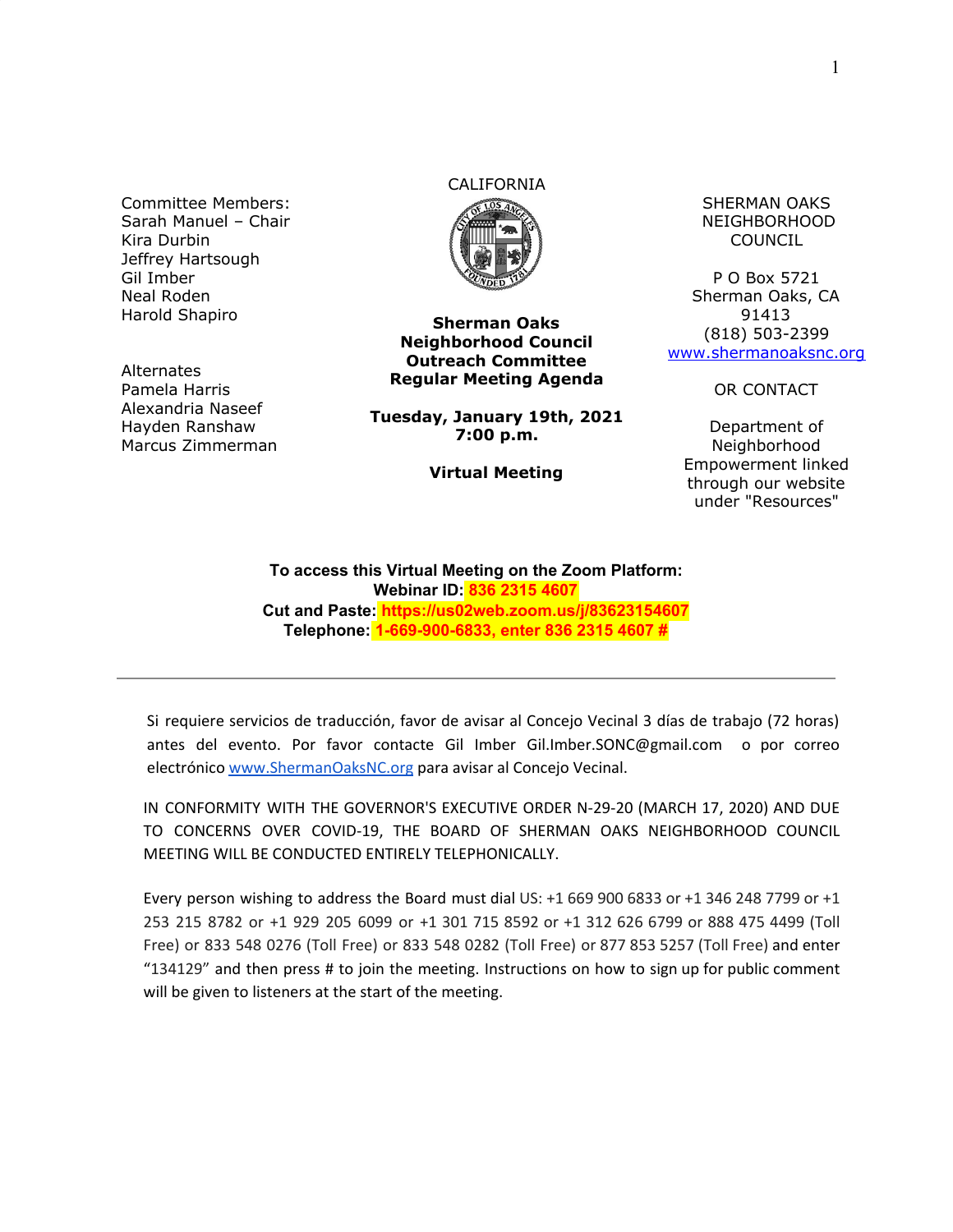Sherman Oaks Neighborhood Council Outreach Committee Meeting Agenda January 19th, 2021 Page 2

**PUBLIC INPUT AT NEIGHBORHOOD COUNCIL MEETINGS** The public is requested dial \*9, when prompted by the presiding officer, to address the Board on any agenda item before the Board takes an action on an item. Comments from the public on agenda items will be heard only when the respective item is being considered. Comments from the public on other matters not appearing on the agenda that are within the Board's jurisdiction will be heard during the General Public Comment period. Please note that under the Brown Act, the Board is prevented from acting on a matter that you bring to its attention during the General Public Comment period; however, the issue raised by a member of the public may become the subject of a future Board meeting. Public comment is limited to 2 minutes per speaker, unless adjusted by the presiding officer of the Board.

*The Neighborhood Council system enables meaningful civic participation for all Angelenos and serves as a voice for improving government responsiveness to local communities and their needs. We are an advisory body to the City of Los Angeles, comprised of stakeholder volunteers who are devoted to the mission of improving our communities.*

## **AGENDA**

- **1. Call to Order and Welcome** Chair, Sarah Manuel
- **2. Roll Call and Introductions** Chair, Sarah Manuel, Committee Member, Gil Imber
- **3. Administrative Motions: ACTION ITEM. ROLL CALL VOTE REQUIRED.**
	- A. Approval of Prior Meeting Minutes
		- i. November 17th, 2020 Regular Meeting Minutes --
		- ii. December 1st, 2020 Special Meeting Minutes --
	- B. A motion to approve Outreach Alternates to be promoted to Outreach Committee Members effective January 19th, 2021 indefinitely or if Committee Members submit resignation including Pamela Harris, Alexandria Naseef and Hayden Ranshaw. **ACTION ITEM. ROLL CALL VOTE REQUIRED.**
- **4. Project Updates & Discussion, (20 minutes)** *Public Comment for each sub-agendized item.*
	- A. Neighbor Assistance Program Marcus Zimmerman
	- B. Community Service Project Working Group K.Durbin, P. Harris, A. Naseef
	- C. Election Sarah Manuel
	- D. Webcorner Update Harold Shapiro
	- E. Website Gil Imber
	- F. Newsletter The Ziff Flyer Sarah Manuel
	- G. Social Media Platform Metrics Sarah Manuel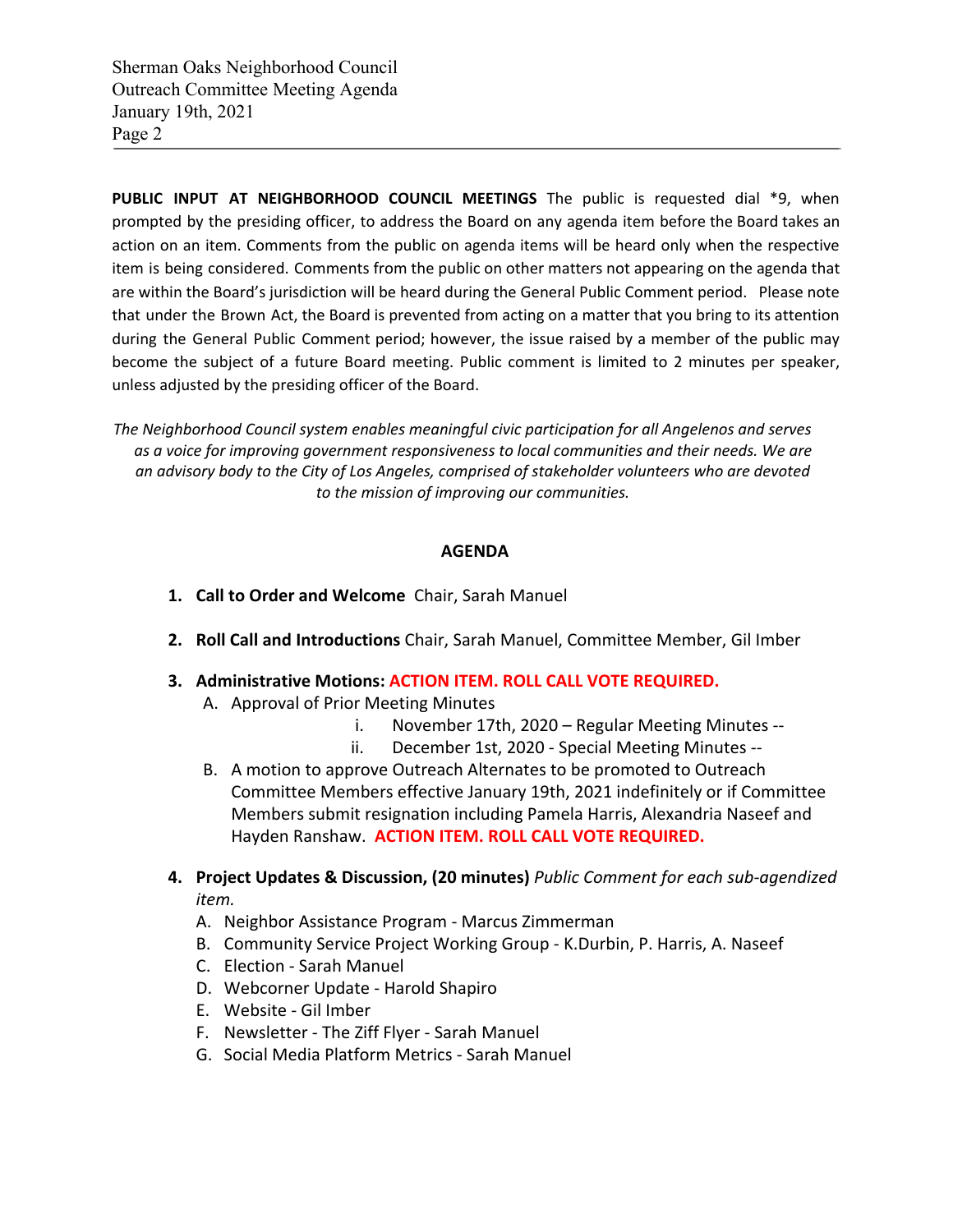- **5. Public Official Comment: 2 minutes each** *Comments by public officials Moving on to Agenda Item 4. Do we have any public officials wishing to speak?If so, please raise hand on the attendee list or press star 9 if you are on your telephone. You will have 2 minutes each.*
- **6. Public Comment**: **2 minutes each** Comments by the public on non-agenda items within the SONC Outreach Committee's jurisdiction
- **7. Chair's Report: 5 minutes,** Sarah Manuel
- **8. Discussion Outreach Committee Vision for 2021 Overview (10 minutes)**
	- A. General Roadmap for 2021 (Please see supporting document "Outreach RoadMap 2021")
- **9. SONC Virtual Movie Series -- ACTION ITEM. ROLL CALL VOTE.**
	- A. A motion to approve SONC Virtual Movie Series. The Virtual Movie Series will be held from February - December 2021 featuring but not limited to a Hollywood Movie featuring Marsh Hunt and Public-domain Family-friendly cartoons with the musical accompaniment by professional musician Gil Imber. **ACTION ITEM. ROLL CALL VOTE.**

## **10. Discussion Youth Representative Service Project- Hayden Ranshaw**

A. Youth Rep to announce a service project and identify how Outreach can support the process.

**11. New Business** – Introduction topics for consideration of the Outreach Committee at future meetings: (**5 minutes)** *Public Comment for each sub-agendized item.*

- A. Design a Utility Box for the Sherman Oaks Neighborhood Council
- B. Project Proposal and collaboration with CD4 and Councilmember Raman's Office
- C. Coordinate efforts for a Community Street clean up with Big-Sunday or CD4
- D. Other items for consideration for next Agenda(s)
- **11. Announcements** on items within the SONC Outreach Committee's jurisdiction
	- **Next Outreach Meeting, February 16th, 2021, 7pm**
	- **The Valley of Change 2nd Saturday of the Month, Next one is Feb 13th - Helping Friends in Need**
	- **NHIFP is seeking volunteers, Email Barbara @ bjavitz@gmail.com**
- **12. Adjourn @ \_\_\_\_\_\_**